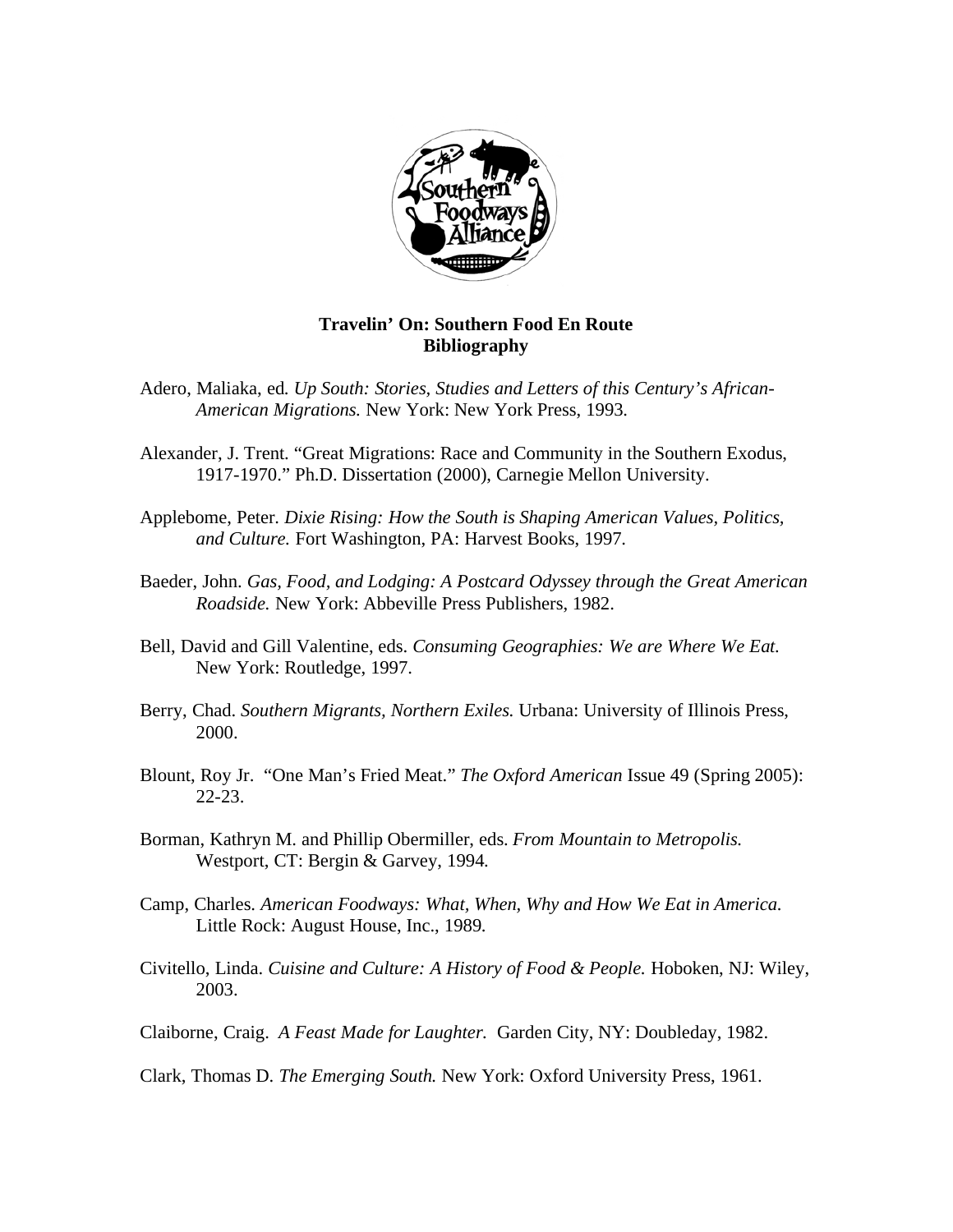- Cobb, James C and William Stueck, eds. *Globalization and the American South.* Athens: University of Georgia Press, 2005.
- Cobb, James C, Intro. "Globalization Southern Style: Ways of Dixie Win in Latin America from *New York Times*, August 8, 1926." *Southern Cultures* Vol 10 No 2 (Summer 2004): 94-97.
- Coles, Robert. *The South Goes North.* Boston: Little, Brown and Company, 1967.
- Cussler, Margaret and Mary L. De Give. *Twixt the Cup and the Lip: Psychological and Socio-Cultural Factors Affecting Food Habits.* New York: Twayne, 1952.
- Dabney, Joseph Earl. *Mountain Spirits: A Chronicle of Corn Whiskey from King James' Ulster Plantation to America's Appalachians and the Moonshine Life.* New York: Scribner's, 1974.
- Dawsey, Cyrus B. and James M. Dawsey, eds. *The Confederados: Old South Immigrants in Brazil.* Tuscaloosa: University of Alabama Press, 1995.
- Diner, Hasia R. *Hungering for America: Italian, Irish, and Jewish Foodways in the Age of Migration.* Cambridge: Harvard University Press, 2001.
- Dupree, Nathalie. *New Southern Cooking.* New York: Knopf, 1996.
- Edge, John T. *Fried Chicken.* New York: Putnam, 2004.
- -----------------. *Southern Belly.* Chapel Hill: Algonquin Books, 2007.
- Egerton, John. *The Americanization of Dixie: The Southernization of America.* New York: Harper's Magazine Press, 1974.
- Elie, Lolis Eric. *Smokestack Lightening: Adventures in the Heart of Barbecue Country.*  New York: Farrar, Strauss, and Giroux, 1996.
- Elie, Lolis Eric, ed. *Cornbread Nation 2: The United States of Barbecue.* Chapel Hill: University of North Carolina Press, 2004.
- Estes, Rufus. *Rufus Estes' Good Things to Eat.* Chicago: Published by the Author, 1911.
- Feather, Carl. *Mountain People in a Flat Land: A Popular History of Appalachian Migration to Northeast Ohio, 1940-1965.* Athens, OH: Ohio University Press, 1998.
- Forrester, John S. "Demystifying Grits for the Northern Palate." *The Boston Globe* 8 March 2006. 7 December 2006. http://www.boston.com/ae/food/articles/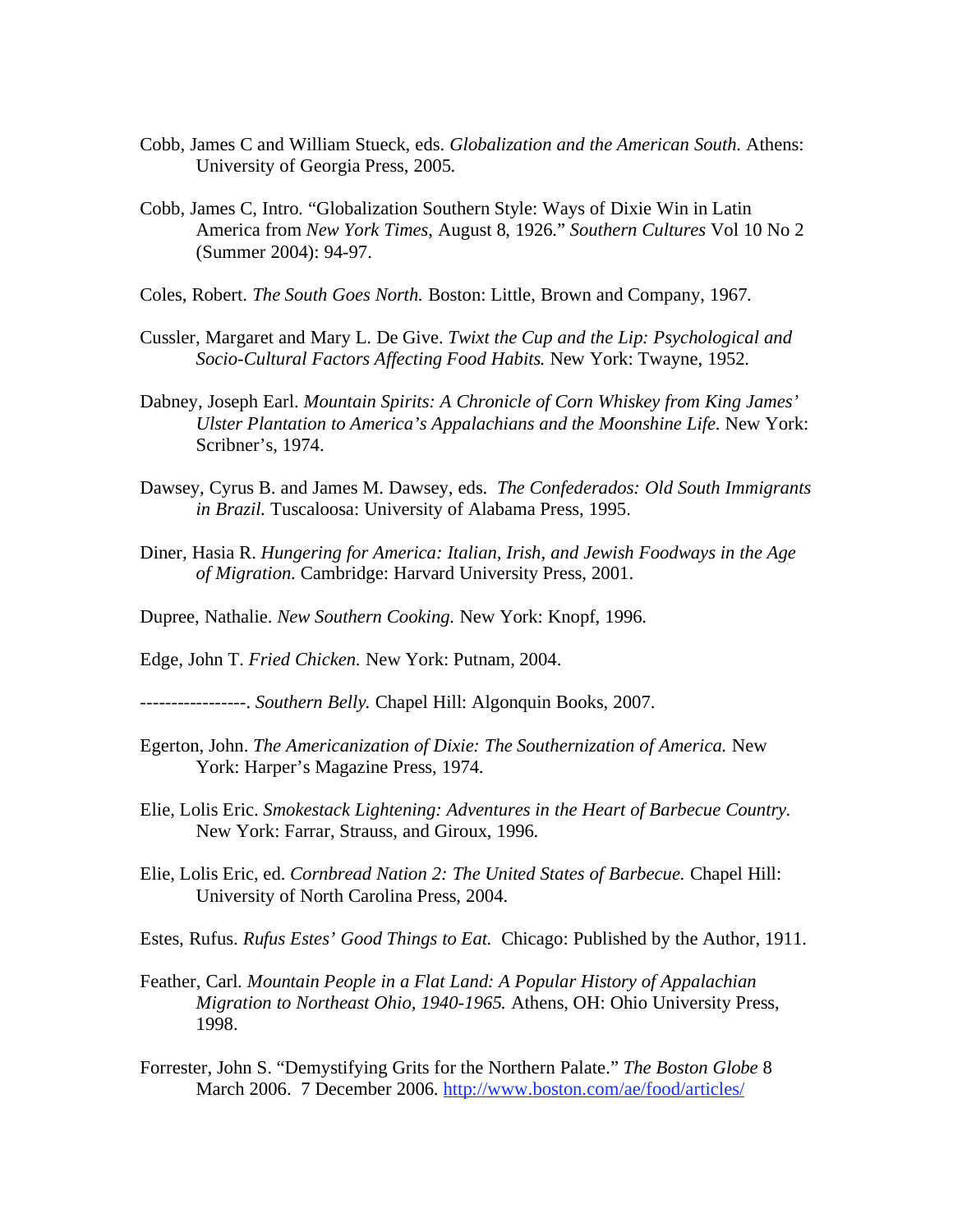Geertz, Clifford, ed. *Myth, Symbol, and Culture.* New York: W.W. Norton, 1971.

- Gilman, Owen W., Jr. *Vietnam and the Southern Imagination.* Jackson: University of Mississippi Press, 1992.
- Gregory, James. N. *The Southern Diaspora: How the Great Migrations of Black and White Southerners Transformed America.* Chapel Hill: University of North Carolina Press, 2005.
- Hsu, Caroline and Joshua Davidovich. "Gumbo Roadshow." *U.S. News & World Report*  Vol 139 Issue 12 (3 October 2005): D2-D6.
- Kennedy, Jimmy, Maya Kennedy and Marialisa Calta. *River Run Cookbook: Southern Comfort from Vermont.* New York: Harper Collins, 2001.
- Korsmeyer, Carolyn. *Making Sense of Taste: Food and Philosophy.* Ithaca, NY: Cornell University Press, 1999.
- Jordan, Terry G. *Trails to Texas: Southern Roots of Western Cattle Ranching.*  Lincoln: University of Nebraska Press, 1981.
- Lane, Bruce and Scott Wyatt. *New York's 50 Best Places to Eat Southern: Where to Find Hoppin' John, Grits, Barbecue, and Fried Everything.* New York: City and Company, 1998.
- Lee, Matt and Ted Lee. *The Lee Brothers' Southern Cookbook: Stories and Recipes for Southerners and Would-Be Southerners.* New York: W.W. Norton, 2006.
- Lemann, Nicholas. *The Promised Land: The Great Migration and How it Changed America.* New York: Knopf, 1991.
- Limbrick, Cleophas. *Cookin' with Cleophas: Straight from the Heart Southern Cuisine with a Northern Flair, "My Soul Food."* Portland, OR: Self-Published, 1997.
- Long, Lucy M., ed. *Culinary Tourism: Explorations in Eating and Otherness*. Lexington: University of Kentucky Press, 2004.
- Macbeth, Helen, ed. *Food Preferences and Taste: Continuity and Change.* Providence, RI: Berghahn Books, 1997.
- MacClancy, Jeremy. *Consuming Culture: Why You Eat What You Eat.* New York: Henry Holt and Company, 1992.
- Marshall, Howard Wright. "Meat Preservation on the Farm in Missouri's 'Little Dixie.'" *The Journal of American Folklore* Vol 92 No 366 (October 1979): 400-417.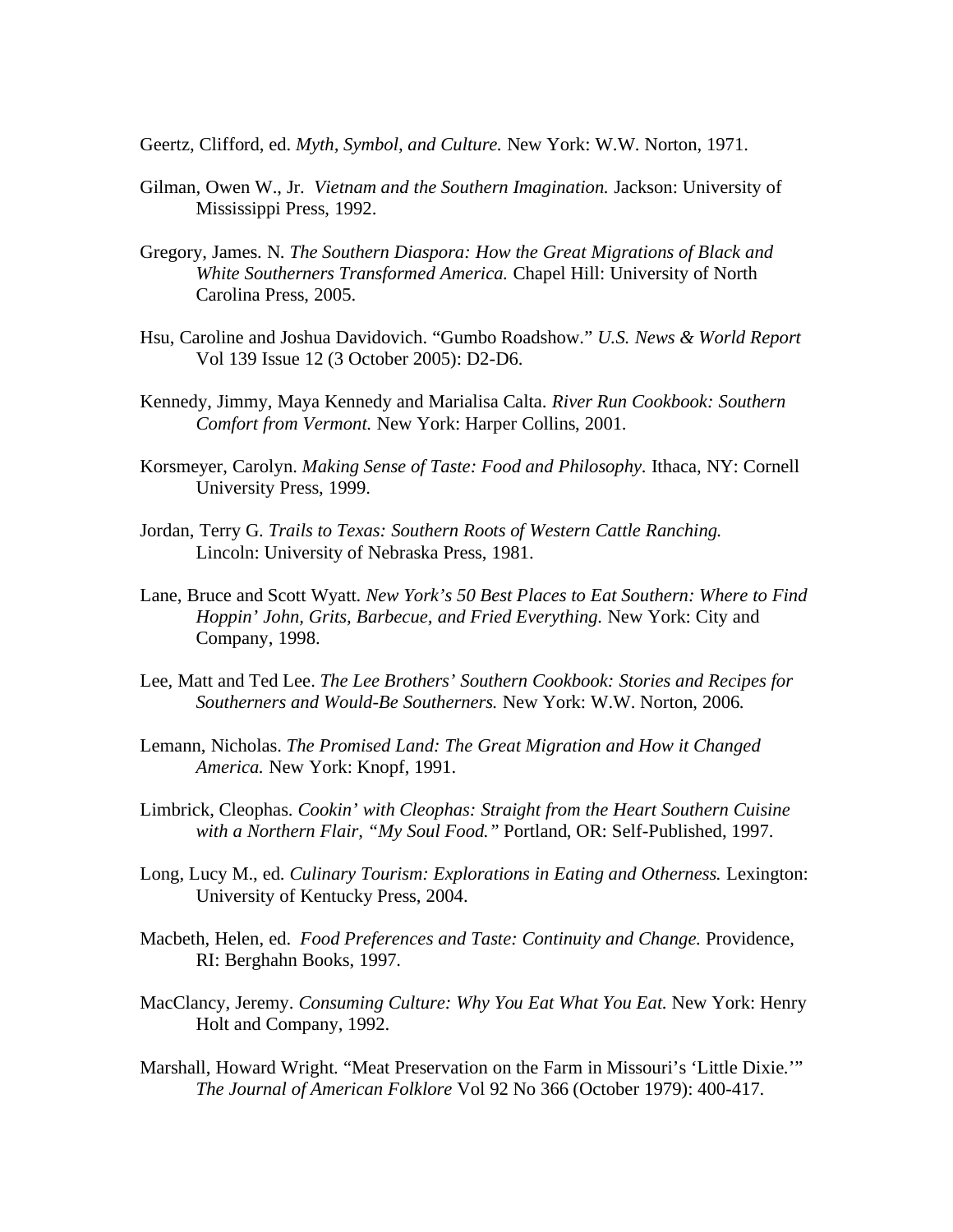- Mencken, August. *The Railroad Passenger Car: An Illustrated History of the First Five Hundred Years with Accounts from Contemporary Passengers.* Baltimore: John Hopkins University Press, 1957.
- McKee, Peter. "It's the Cue: The Life-Altering Impact of Southern Food on One Unsuspecting Yankee." *Cornbread Nation 1: The Best of Southern Food Writing.*  Ed., John Egerton for the Southern Foodways Alliance. Chapel Hill: University of North Carolina Press, 2002: 216-222.
- Millstone, Erik and Tim Lang. *The Penguin Atlas of Food: Who Eats What, Where, and Why.* New York: Penguin Books, 2003.
- Morris, Willie. *North Toward Home.* Boston: Houghton Mifflin, 1967.
- Peacock, James L., Harry L. Watson and Carrie R. Matthews, eds. *The American South in a Global World.* Chapel Hill: University of North Carolina Press, 2005.
- Philliber, William W. *Appalachian Migrants in Urban America: Cultural Conflict or Ethnic Group Formation.* New York: Praeger, 1981.
- Pillsbury, Richard, ed. *The New Encyclopedia of Southern Culture: Geography* vol 2. Gen. Ed., Charles Reagan Wilson. Chapel Hill: University of North Carolina Press, 2006.
- Pillsbury, Richard. *No Foreign Food: The American Diet in Time and Place.* Boulder, CO: Westview Press, 1998.
- Poe, Tracy N. "Origins of Soul Food in Black Urban Identity: Chicago, 1915-1947." *American Studies International* Vol 37 Issue 1 (February 1999): 4-34.
- Porterfield, James D. *Dining by Rail: The History and Recipes of America's Golden Age of Railroad Cuisine.* New York: Griffin Trade Paperback, 1998.
- Ray, Krishnendu. "Smellscapes of Our Past. A Review Essay." *Newsletter of the Association for the Study of Food and Society.* December 2002.
- Reed, John Shelton. "Queuing up for Q in London's East End." *Southern Cultures* Vol 11 Issue 3 (Fall 2005): 82-87.

------------------. "A View From the South." *The American Enterprise* (June 2002): 40-42.

Scapp, Ron and Brian Seitz. *Eating Culture.* Albany: State University of New York Press, 1998.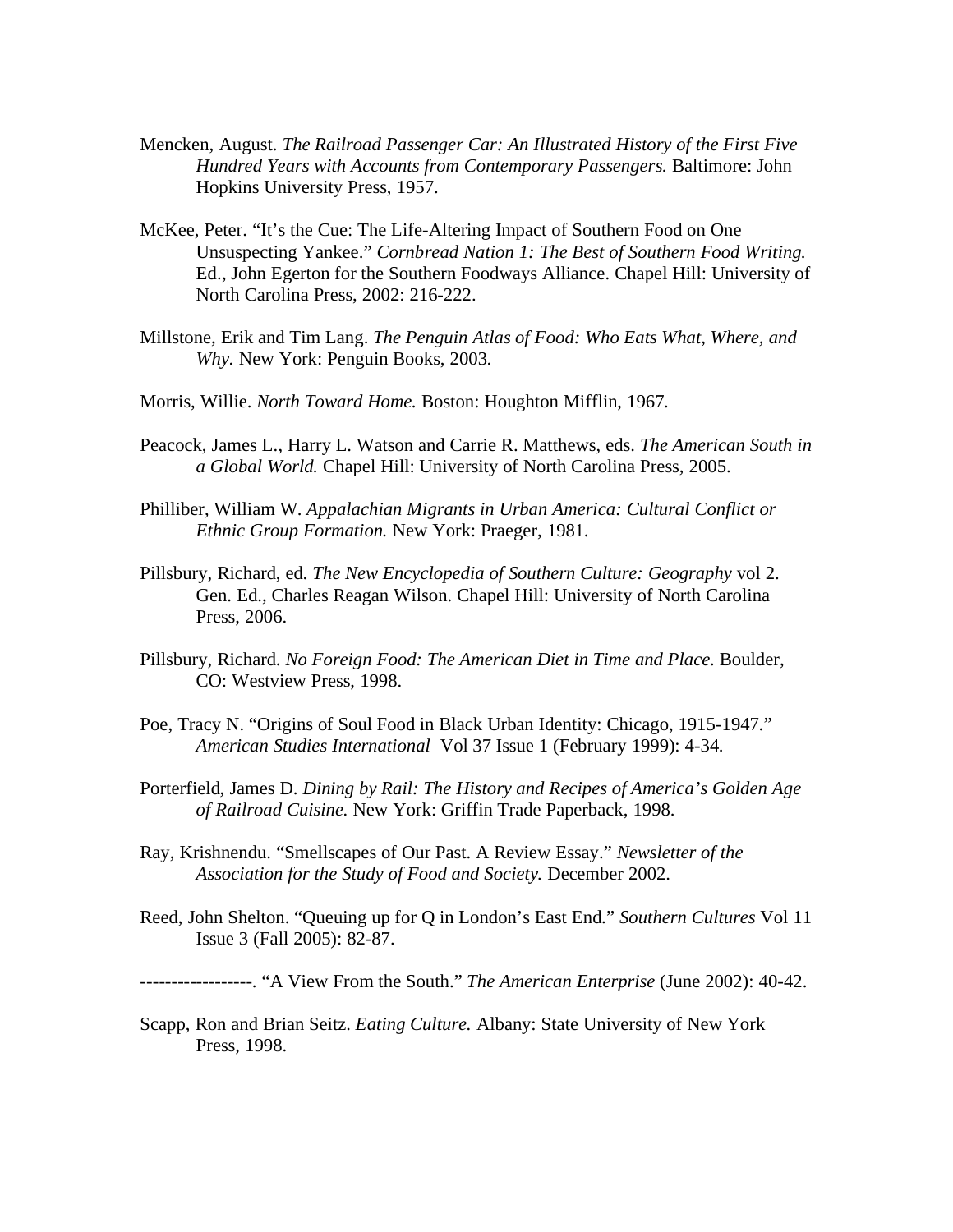- Shapiro, Henry D. *Appalachia on Our Mind: The Southern Mountains and Mountaineers in the American Consciousness.* Chapel Hill: University of North Carolina Press, 1983.
- Slaughter, Sabra Conway. *"The Old Ones Die and the Young Ones Leaving": The Effects of Modernization on the Community of Daufuskie, South Carolina*. (Doctoral Dissertation) Ann Arbor, MI: University Microfilms, 1985.
- Smalls, Alexander. *Grace the Table: Stories and Recipes from My Southern Revival.*  New York: Harper Collins, 1997.
- Smith, Barbara. *B. Smith: Rituals and Celebrations.* New York: Random House, 1999.
- Spivey, Diane M. *The Peppers, Crackling, and Knots of Wool Cookbook: The Global Migration of African Cuisine.* Albany: State University of New York Press, 1999.
- Sutton, David. *Remembrances of Repasts: An Anthropology of Food and Memory.*  Oxford: Berg, 2001.
- Tillman, Walter and Oscar Alla Rogers, Jr. *My Mother Cooked My Way Through Harvard with These Creole Recipes.* Orangeburg, SC: Clafin College, 1977.
- Villas, James. *Between Bites: Memoirs of a Hungry Hedonist.* Boulder, CO: Wiley, 2002.

----------------. *Stalking the Green Fairy: And Other Fantastic Adventures in Food and Drink.* Boulder, CO: Wiley, 2004.

- Vincent, Stephen A. *Southern Seed, Northern Soil: African-American Farm Communities in the Midwest, 1765-1900.* Bloomington: Indiana University Press, 2002.
- Visser, Margaret. *Much Depends on Dinner: The Extraordinary History and Mythology, Allure and Obsessions, Perils and Taboos, of an Ordinary Meal.* New York: Grove Press, 1997.
- Wagner, Thomas. *African American Miners and Migrants: The Eastern Kentucky Social Club.* Urbana: University of Illinois Press, 2004.
- Walter, Eugene. *American Cooking: Southern Style.* Alexandria, VA: Time-Life Books, 1971.
- -------------. *Milking the Moon: A Southerner's Story of Life on this Planet.* New York: Crown, 2001.

Weiss, Allen S., ed. *Taste: Nostalgia.* New York: Lusitania, 1997.